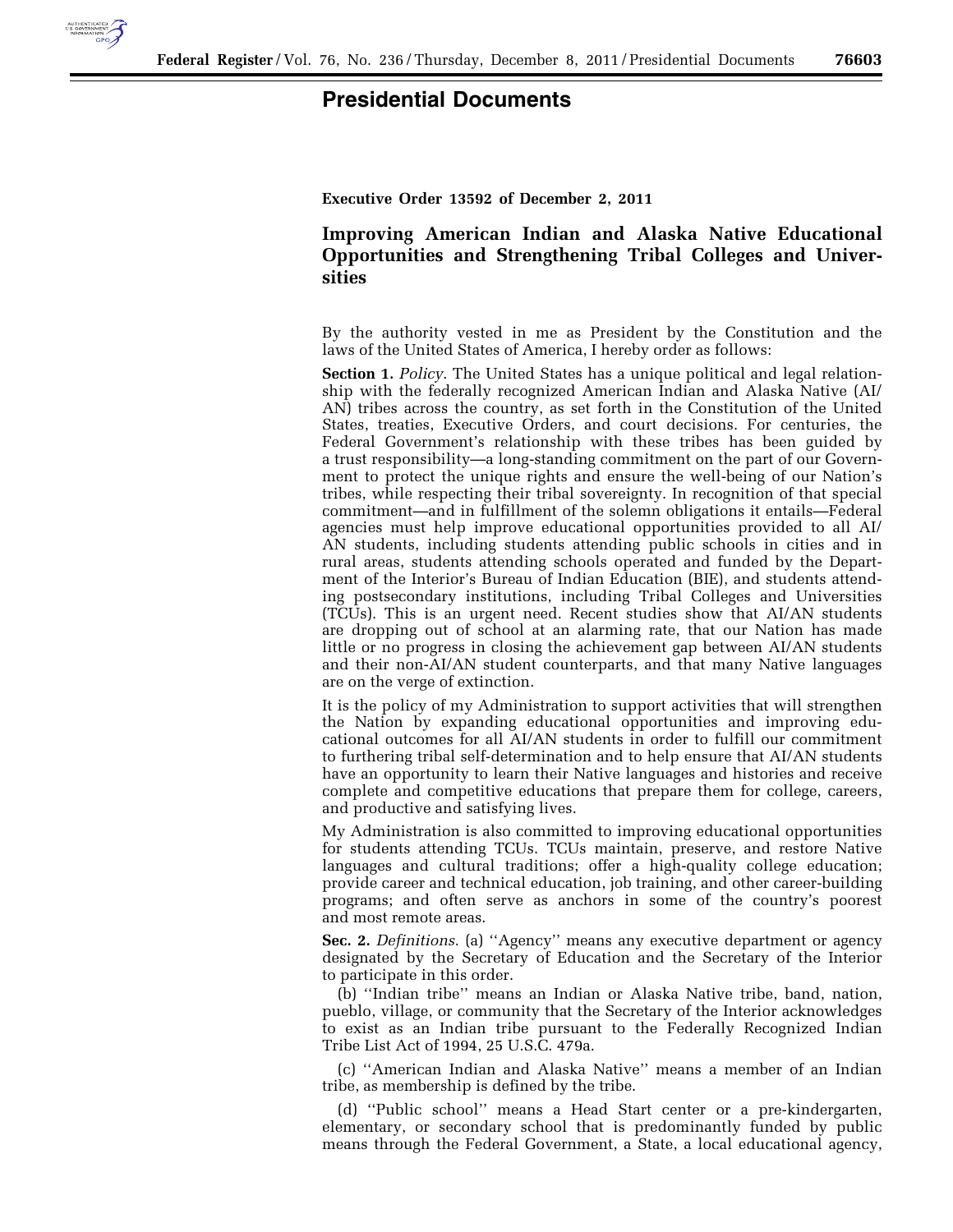or an Indian tribal government, including a school operated directly by or through contract or grant with the BIE, an Indian tribe, or a State, county, or local government.

(e) ''Tribal Colleges and Universities'' are those institutions that are chartered by their respective Indian tribes through the sovereign authority of the tribes or by the Federal Government, and defined in section 316 of the Higher Education Act of 1965 (20 U.S.C. 1059c).

**Sec. 3.** *White House Initiative on American Indian and Alaska Native Education*.

(a) *Establishment*. There is hereby established the White House Initiative on American Indian and Alaska Native Education (Initiative). The Secretary of Education and the Secretary of the Interior will co-chair the Initiative. The Secretary of Education shall appoint an Executive Director who shall be responsible for overseeing implementation of the Initiative. This individual shall be a senior-level, Department of Education official who shall serve as the Secretary of Education's senior policy advisor on Federal policies affecting AI/AN education.

The Executive Director shall work closely with the BIE Director and shall provide periodic reports to the Secretaries of Education and the Interior regarding progress achieved under the Initiative. The Executive Director shall coordinate frequent consultations with tribal officials and shall provide staff support for the National Advisory Council on Indian Education (NACIE), authorized by section 7141 of the Elementary and Secondary Education Act of 1965 (ESEA) (20 U.S.C. 7471).

(b) *Mission and Functions.* (1) The Initiative shall help expand educational opportunities and improve educational outcomes for all AI/AN students, including opportunities to learn their Native languages, cultures, and histories and receive complete and competitive educations that prepare them for college, careers, and productive and satisfying lives, by:

(i) working closely with the Executive Office of the President to help ensure AI/AN participation in the development and implementation of key Administration priorities;

(ii) strengthening the relationship between the Department of Education, which has substantial expertise and resources to help improve Indian education, and the Department of the Interior and its BIE, which directly operates or provides grants to tribes to operate an extensive primary, secondary, and college level school system for AI/AN children and young adults;

(iii) coordinating, in consultation with the Department of Education's Director of Indian Education, programs administered by the Department of Education and other executive branch agencies regarding AI/AN education;

(iv) serving as a liaison with other executive branch agencies on AI/ AN issues and advising those agencies on how they might help to promote AI/AN educational opportunities;

(v) reporting on the development, implementation, and coordination of education policy and programs that affect AI/AN students;

(vi) furthering tribal sovereignty by supporting efforts, consistent with applicable law, to build the capacity of tribal educational agencies and TCUs to provide high-quality education services to AI/AN children;

(vii) developing in partnership with tribal educational agencies a more routine and streamlined process for entering into agreements for educational studies conducted on tribal lands;

(viii) developing sufficient data resources to inform progress on Federal performance indicators, in close collaboration with the Department of Education's National Center for Educational Statistics;

(ix) encouraging and coordinating Federal partnerships with public, private, philanthropic, and nonprofit entities to help increase the readiness of AI/ AN students for school, college, and careers, and to help increase the number and percentage of AI/AN students completing college; and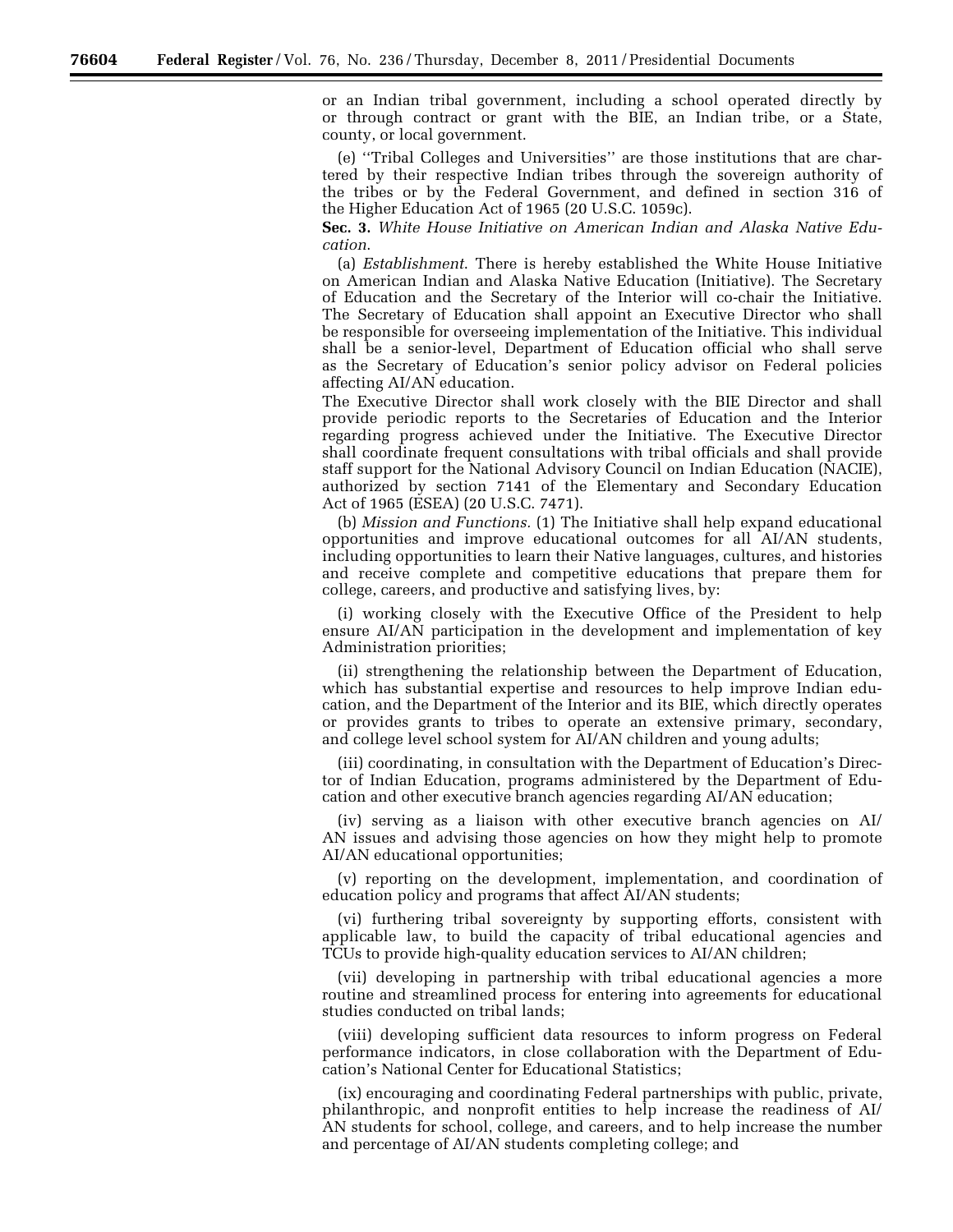(x) developing a national network of individuals, organizations, and communities to share best practices in AI/AN education and encouraging them to implement these practices.

(2) In order to help expand educational opportunities and improve education outcomes for AI/AN students, the Initiative shall promote, encourage, and undertake efforts, consistent with applicable law, to meet the following objectives:

(i) increasing the number and percentage of AI/AN children who enter kindergarten ready for success through improved access to high-quality early learning programs and services, including Native language immersion programs, that encourage the learning and development of AI/AN children from birth through age five;

(ii) supporting the expanded implementation of education reform strategies that have shown evidence of success in enabling AI/AN students to acquire a rigorous and well-rounded education and increasing their access to the support services that prepare them for college, careers, and civic involvement;

(iii) increasing the number and percentage of AI/AN students who have access to excellent teachers and school leaders, including effective science, technology, engineering, and mathematics (STEM), language, and special education teachers, in part by supporting efforts to improve the recruitment, development, and retention of effective AI/AN teachers and other effective teachers and school leaders, particularly through TCUs;

(iv) reducing the AI/AN student dropout rate and helping a greater number and percentage of those students who stay in high school to be ready for college and careers by the time of their graduation and college completion, in part by promoting a positive school climate and supporting successful and innovative dropout-prevention and recovery strategies that better engage AI/AN youths in their learning and help them catch up academically;

(v) providing pathways that enable those who have dropped out to reenter educational or training programs and acquire degrees, certificates, or industryrecognized credentials and obtain quality jobs, and expanding access to high-quality education programs leading to career advancement, especially in the STEM fields, by supporting adult, career, and technical education;

(vi) increasing college access and completion for AI/AN students through strategies to strengthen the capacity of postsecondary institutions, particularly TCUs; and

(vii) helping to ensure that the unique cultural, educational, and language needs of AI/AN students are met.

(3) To facilitate a new partnership between the Department of Education and the Department of the Interior, to improve  $\overline{A}I/AN$  education, the Executive Director shall work with the BIE Director and develop a Memorandum of Understanding (MOU) between the two Departments that will take advantage of both Departments' expertise, resources, and facilities. The MOU shall be completed within 120 days of the date of this order. Among other things, the MOU shall address how the Departments will collaborate in carrying out the policy set out in section 1 of this order.

(c) Funding and Administrative Support. Subject to the availability of appropriations, the Department of Education shall fund the Initiative, including NACIE. The Department shall also provide administrative support for the Initiative to the extent permitted by law and within existing appropriations.

(d) Interagency Working Group. There is established the Interagency Working Group on AI/AN education and TCUs, which shall be convened by the Initiative's Executive Director. The Working Group shall consist of senior officials from the Department of Education and the Department of the Interior and officials from the Departments of Justice, Agriculture, Labor, Health and Human Services, and Energy, the Environmental Protection Agency, and the White House Domestic Policy Council, as well as such additional agencies and offices as the Secretaries of Education and the Interior may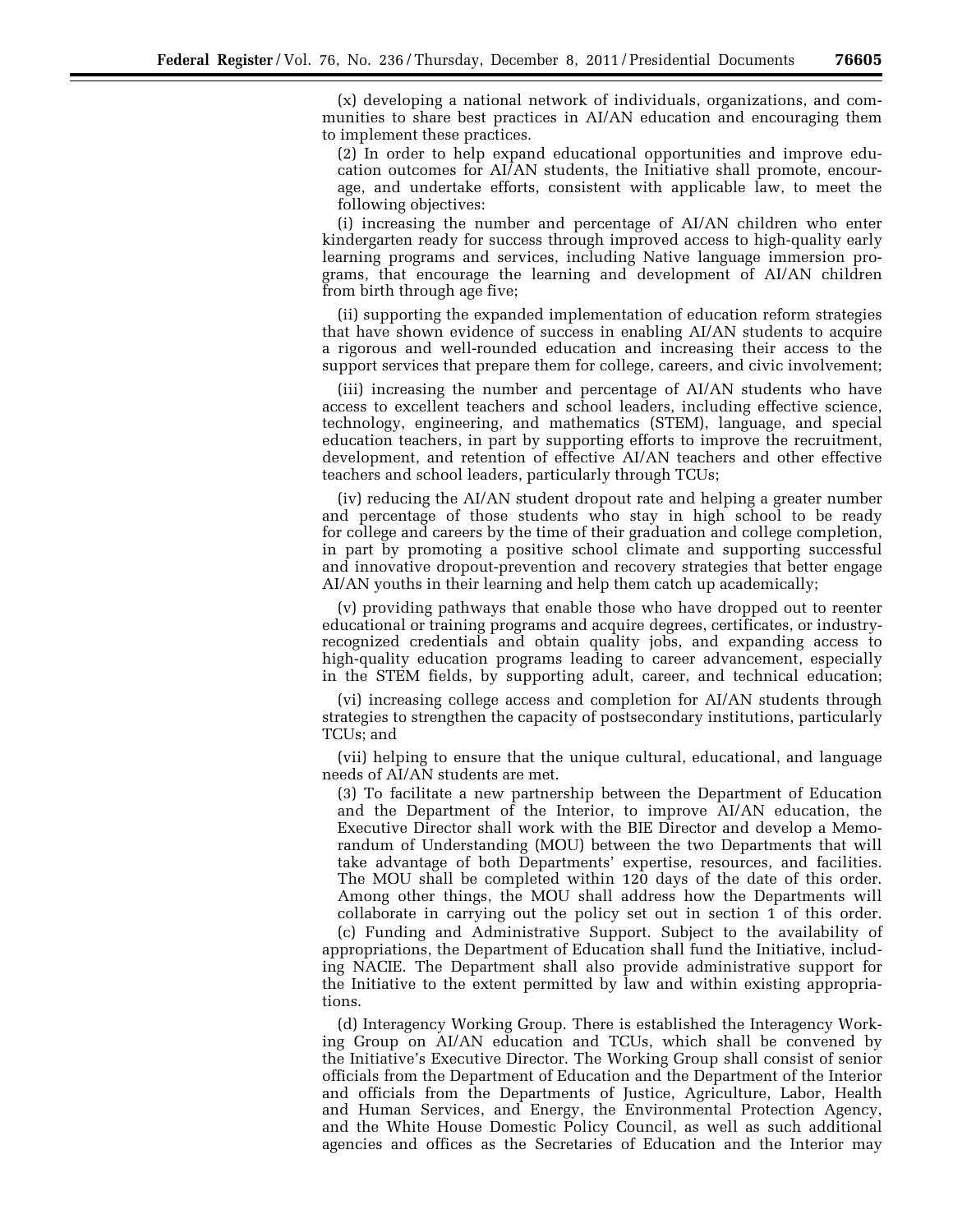designate. Senior officials shall be designated by the heads of their respective agencies and offices. The Secretaries of Education and the Interior shall serve as the co-chairs of the Interagency Working Group.

(e) Federal Agency Plans. (1) Each agency designated by the co-chairs as a member of the Interagency Working Group shall develop and implement a two-part, 4-year plan of the agency's efforts to fulfill the purposes of this order, with part one of the plan focusing on all AI/AN students except for those attending TCUs, and part two focusing on AI/AN students attending TCUs. Each agency plan shall include:

(i) annual performance indicators and appropriate measurable objectives with which the agency will measure its success in meeting the goals of this order;

(ii) information on how the agency intends to increase the capacity of educational agencies and institutions, including our Nation's public schools and TCUs, to deliver high-quality education and related social services to all AI/AN students; and

(iii) agency efforts to enhance the ability of these educational agencies and institutions serving AI/AN students to compete effectively for grants, contracts, cooperative agreements, and other Federal resources with which to serve the education needs of AI/AN students, and to encourage eligible schools and colleges serving those students to apply for Federal grants and participate in Federal education programs, as appropriate. Agency plans may also emphasize access to high-quality educational opportunities for AI/AN students, consistent with requirements of the ESEA, the Individuals with Disabilities Education Act, and other applicable Federal education statutes; the preservation and revitalization of tribal languages and cultural traditions; and innovative approaches to more seamlessly align early learning, elementary, and secondary education programs with the work of TCUs.

(2) *Submission*. Each agency shall submit its plan to the Initiative by a deadline established by the co-chairs. In consultation with NACIE, the Initiative shall then review agency plans and develop, for submission to the President, a synthesized interagency plan to achieve the aims of this order.

(3) *Annual Performance Reports*. Each agency shall submit to the Initiative an Annual Performance Report that measures the agency's performance against the objectives set forth in its plan. In consultation with NACIE, the Initiative shall review and combine Annual Performance Reports from the various agencies into one annual report, which shall be submitted to the Secretaries of Education and the Interior for review.

(f) *Private Sector*. In consultation with NACIE, and consistent with applicable law, the Interagency Working Group, led by the Executive Director, shall encourage the private sector to assist State- and locally-operated public schools that serve large numbers of AI/AN students, including those attending our Nation's public schools, publicly-funded preschools, and TCUs, through increased use of such strategies as:

(1) Providing funds to support the preservation and revitalization of Native languages and cultures;

(2) Providing funds to support increased institutional endowments;

(3) Helping these schools develop expertise in financial and facilities management, information systems, and curricula; and

(4) Providing resources for the hiring and training of effective teachers and administrators.

**Sec. 4.** *Study*. In carrying out this order, the Secretaries of Education and the Interior shall study and collect information on the education of AI/ AN students.

**Sec. 5.** *General Provisions*. (a) NACIE shall serve as the Initiative's advisory committee.